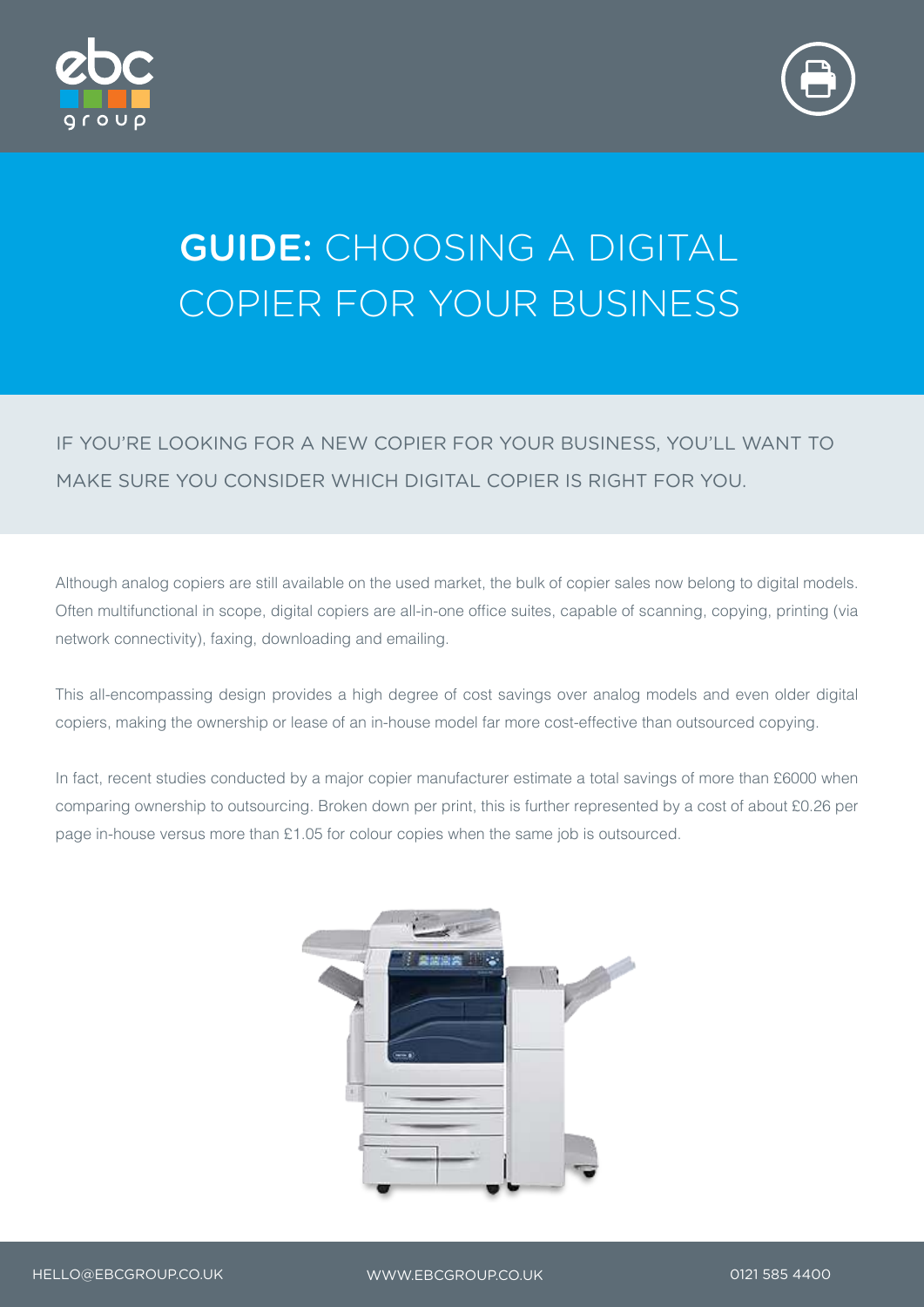

# HOW TO CHOOSE

Your purchase decision will depend on many considerations. The first step is understanding the key features of digital copiers, to help you compare different makes and models. They include;

PRINT SPEED– Unlike older models that capped out at around 30 pages per minute (ppm), newer digital copiers are capable of printing anywhere from 22 ppm on the low end up to 100 ppm with deluxe models. Reducing warm-up requirements, "first copy out" speeds have also improved and now range between 3.5 to 7.5 seconds.

PRINT VOLUME– Depending on the size of the machine, paper capacity is often listed as "tray" and "cassette." Basic models are capable of 100 sheets in the tray and 250 in the cassette. Large-scale, multifunction machines can accommodate up to 500 sheets in the tray and more than 2,000 sheets often distributed throughout two or more cassettes.

ADDED FUCNTIONALITIES– These are the features that really have the potential to cut costs throughout your organisation. Multifunctional machines may include wireless connectivity, interactive touch-screen controls, image editing, large built-in hard drives for document storage, enhanced security and reduced operational costs through Energy Star compliance.

GRAPHIC CAPABILITIES– Commonly known as multifunction or production printers, models with graphic capabilities ensure the highest resolution (2,400 x 2,400 dpi is standard) as well as colour management through five-colour control. These models provide reliable and exact reproduction of source material, whether it's taken from an existing physical document or produced new through one of a myriad of compatible software platforms.

# ANALOG VS. DIGITAL

Analog machines are largely relegated to the past. Though many offices still have them tucked away in back rooms, they are normally seen as backups. In the same way that digital downloads replaced CD's, analog copiers have failed to keep pace with even the most basic of their digital counterparts for two reasons: productivity and quality.

Many organisations now use digital communication, whether it's sent direct to an individual through email or communicated to a mass audience through social platforms. This type of communication requires digital content. Even if the item being shared started as a physical printout, it must be digitised if it's going to reach the intended individual or audience quickly and cost-effectively.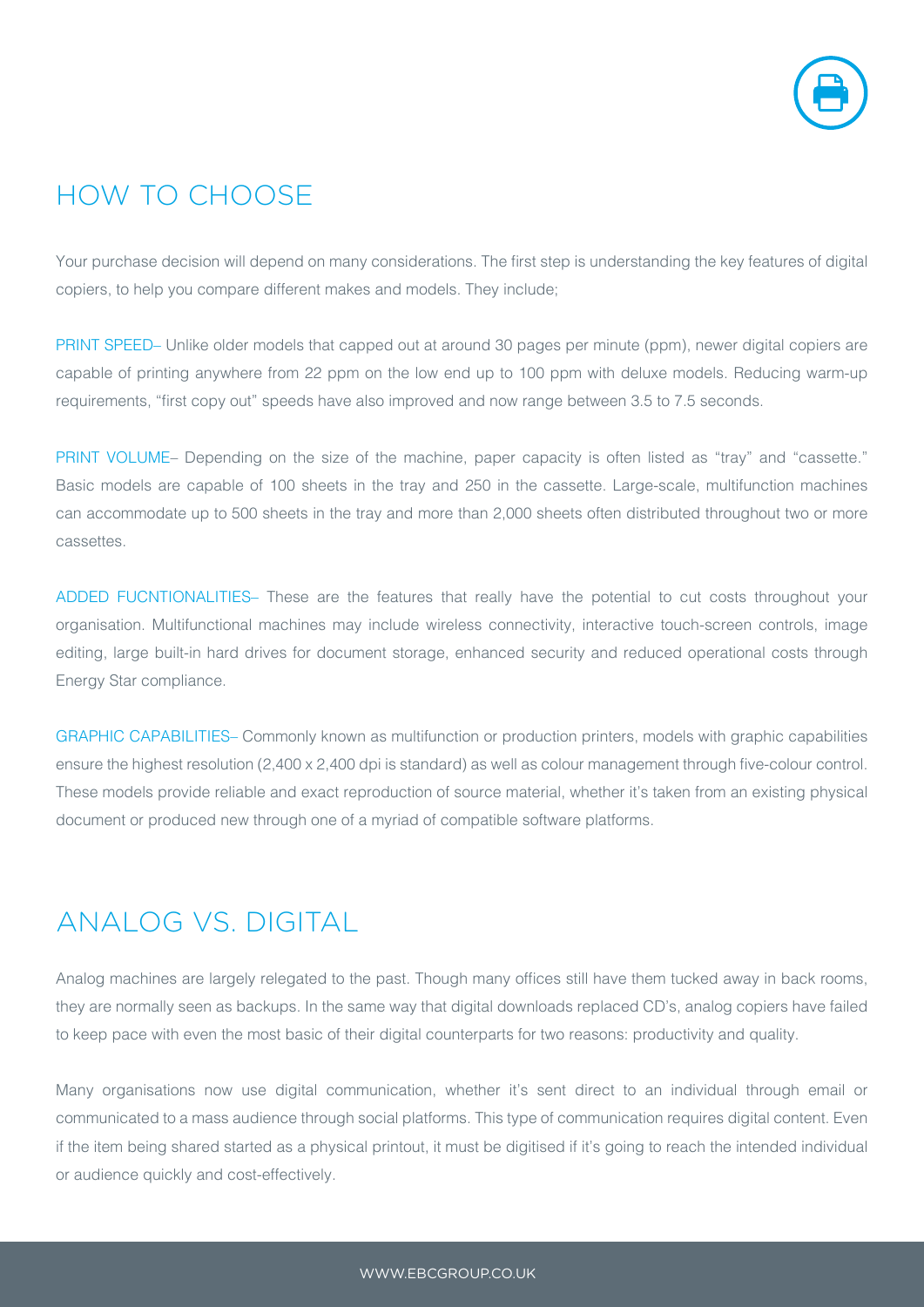

To simplify this process, multifunction digital copiers include capabilities for scanning, faxing and distribution, whether delivered internally via intranet or to an external recipient via email. And to make the process even easier, most of these copiers now include large drives that offer 80 GB or more of built-in storage.

The other difference is quality. Graphic rendering is often built into many multifunctional machines, enabling the exact reproduction of intricate drawings, schematics or artwork. This feature is often one of the more valuable developments for a wide range of companies as it allows them to manipulate artwork and produce high-quality brochures, presentations and documents in-house. Analog copiers may be able to produce an image resolution of only 600 x 600 dpi, compared to digital models that offer up to 4,800 x 600 dpi.

Plus, depending on the machine, digital copiers offer a much broader level of control. Documents can be reduced down to 25 percent of the original size and enlarged to more than 400 percent in some cases. Common thresholds for reduction and enlargement for analog machines averaged 50 percent and 200 percent, respectively.

# NEW VS. USED

One of the main questions many business owners confront is whether it will be more cost-effective to purchase new or used equipment. But with the reduction in cost of new technology, the marked improvements in performance mentioned above, and the increasing difficulty associated with finding parts and toner for older machines, a used copier will probably not be the best way to go for most businesses.

Add in repairs and maintenance and the fact that most of these printers will not be covered by a service plan or warranty, and you're looking at some hefty costs if something goes wrong – not to mention the cost of downtime to your business.

### BUY VS. LEASE

This is another big question for many business owners, and one that is often not cut and dried. On the one hand, a lease may offer tax incentives, but you may also be able to claim depreciation with the purchase of a machine.

The real question when deciding whether to buy or lease is related to your estimated use. Take a moment to factor your seasonal increases and decreases in production, as well as any expected business growth in the coming one to three years. Now how many copies on average do you expect to make each month?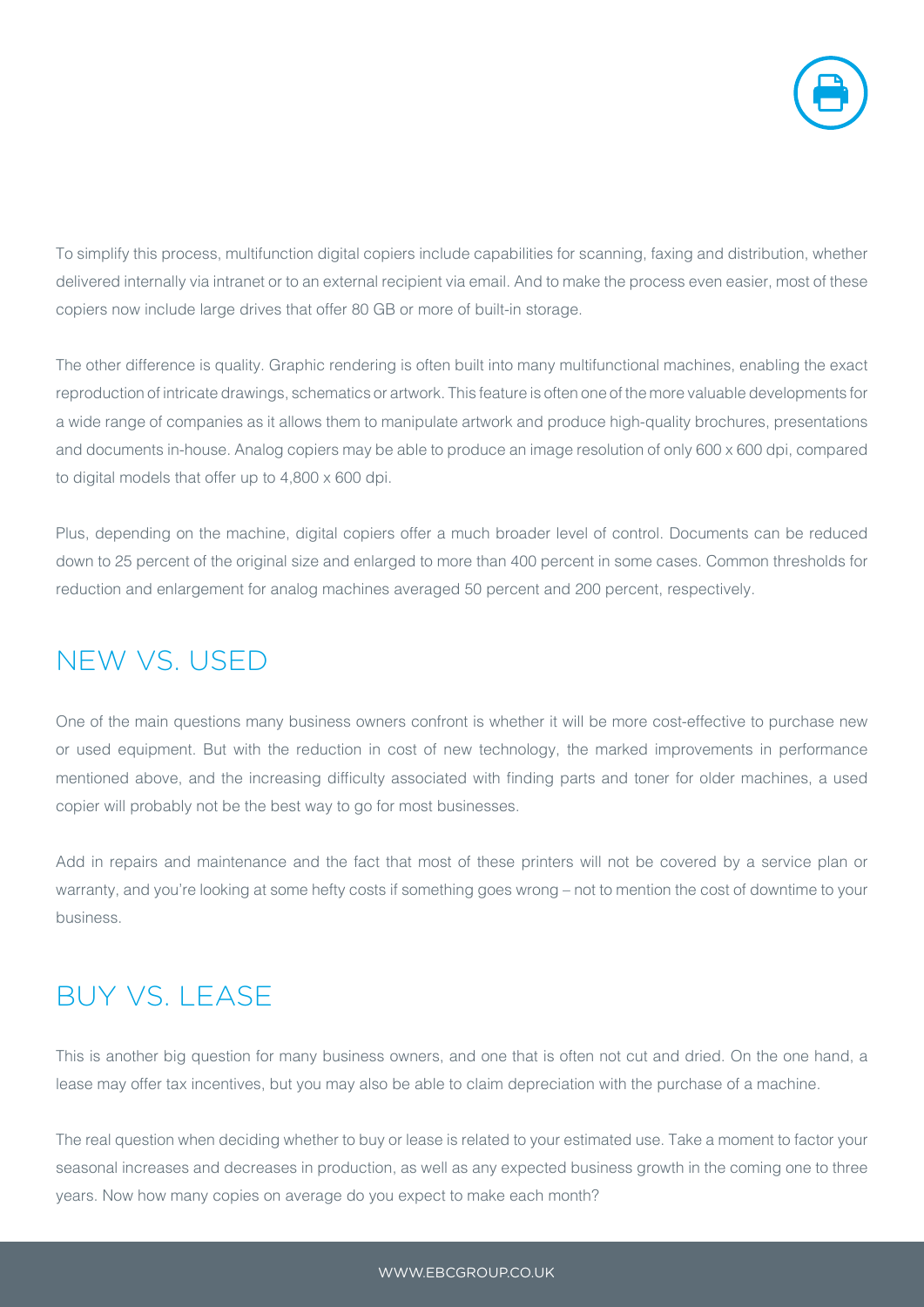

# TYPES OF DIGITAL COPIERS

It's important to have a firm understanding of exactly what you need the machine to do, what type of volume you expect and how quickly you'll need to be able to complete each job. Each of these considerations will refine the options available to you and have a sizable impact on what you'll pay for one of the four following types.

#### 1. Monochrome digital copier (black and white)

Typically one of the most inexpensive types on the market, black and white copiers save on the costly consumables required by their colour counterparts — multiple ink cartridges serving as a prime example. These copiers also tend to lean more toward bare bones in terms of the technology they include, usually providing straightforward copying, faxing and scanning without the more elaborate graphics-editing capabilities found in many colour copiers.

Ideal for small businesses or those requiring only occasional use, mono-digital copiers offer average print speeds of 30 to 140 ppm with paper capacities that include 100 sheets in the tray and up to 550 in the cassette.

#### 2. Digital colour copier

Representing a major step up, colour digital copiers offer the ability to produce high-resolution reproductions of an endless range of source material. Increasingly used by a wide range of marketing departments and business professionals, they are commonly relied upon to create multicolour brochures, pamphlets and presentations, with resolutions that range from 600 x 600 dpi to 2,400 x 600 dpi.

Speeds average 40 to 90 ppm, with paper capacities that start around 1,000 sheets in the tray and may also include 500 to 1,500 additional sheets in a backup cassette.

#### 3. All-in-one copier (AIO)

All-in-one copiers are essentially desktop models but may be multifunctional as well. Ideal for small businesses or home offices, they typically include only basic functionalities, such as print, scan and fax. Expect to find resolutions from 300 x 300 dpi to 1,200 x 600 dpi and output speeds of 19 to 30 ppm.

The resolution and print speeds provided by an all-in-one device are often not adequate for many business demands, and therefore these machines tend to be rare in office settings. However, given their compact size and portable nature, they are occasionally assigned to an individual employee or used for a satellite or temporary location.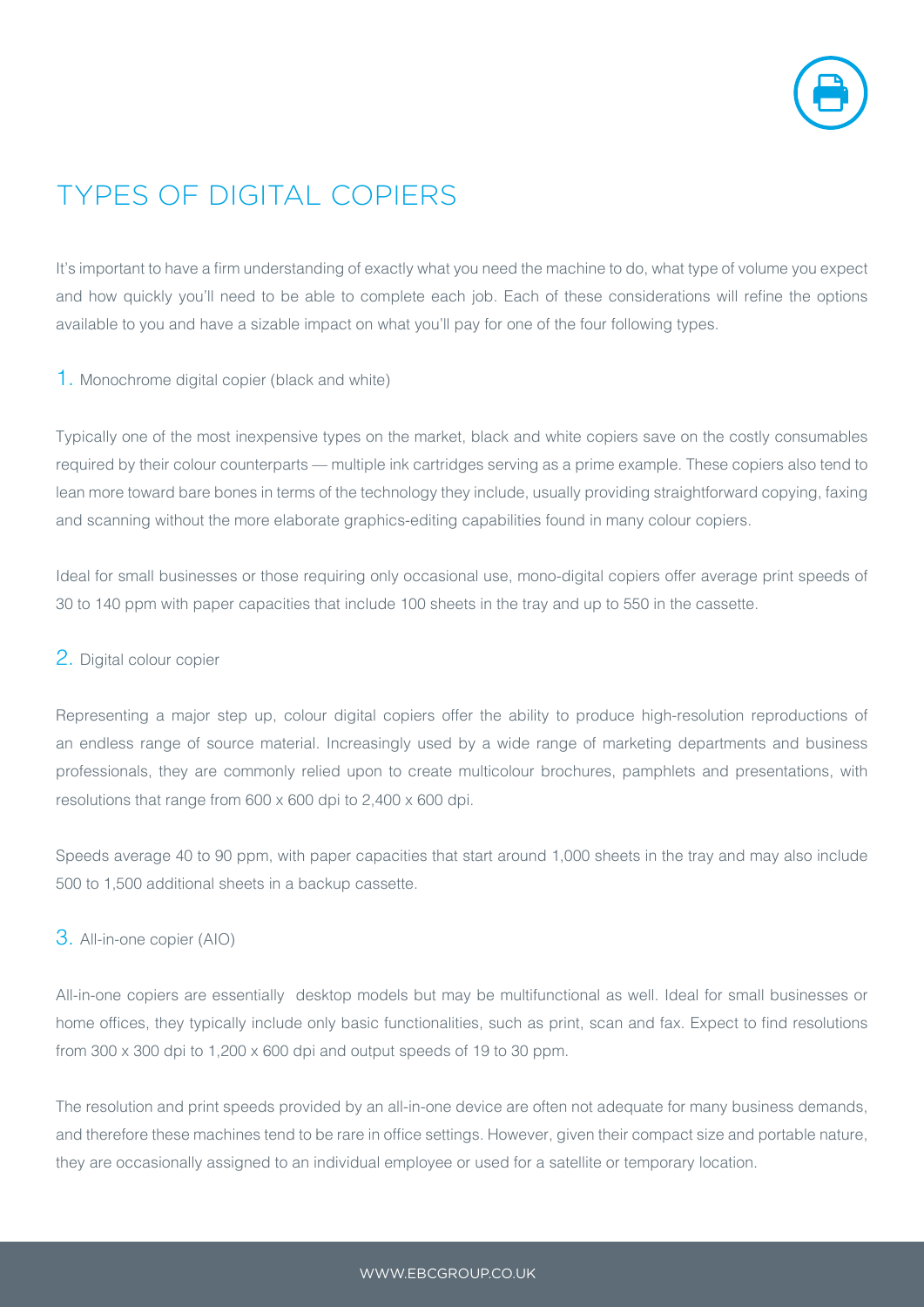

#### 4. Multifunctional copier

This is one of the most popular models among businesses of every size today, allowing them to eliminate unnecessary equipment and labor by providing a wide range of communication technologies. All models usually include print, scan and fax options. But depending on the levels of quality and finishing required, they can be vastly different. Categorising these differences, multifunction copiers are broken down into four different types:

AIO MFP– Desktop models designed for individual use; network capable but typically include little to no built-in memory.

SOHO MFP– Small office/home office models that include internal memory, document feeder and security features.

Office MFP– One of the most popular of the four types, this is the model found in many midsize to large businesses. Capable of meeting a wide range of needs, office MFPs are commonly networked among a workgroup or entire floor and include advanced scanning and document-editing features. Data encryption and advanced security features are also common, given the extensive use by a range of different people.

Production MFP– The costliest of the four types, production MFPs are the biggest of the four in terms of size and production output. They are geared to deliver high-volume copies and advanced document-finishing capabilities (covered in detail in the features section of this guide), including stapling, binding and collating. They also provide the highest resolutions available, ranging from 2,400 x 1,200 dpi for colour copies to 9,600 x 600 dpi interpolated with 8-bit color depth for black and white reproduction.

# COMPARING DIFFERENCES

There are a number of different specs that cater to a wide range of business purposes. When comparing different models, here are the most important factors to consider:

Paper supply/volume- paper enters the machine through an internal cassette or the rear tray, with paper volume determined by the size of the machine. AIO copiers are usually only equipped with a tray that accommodates around 100 sheets.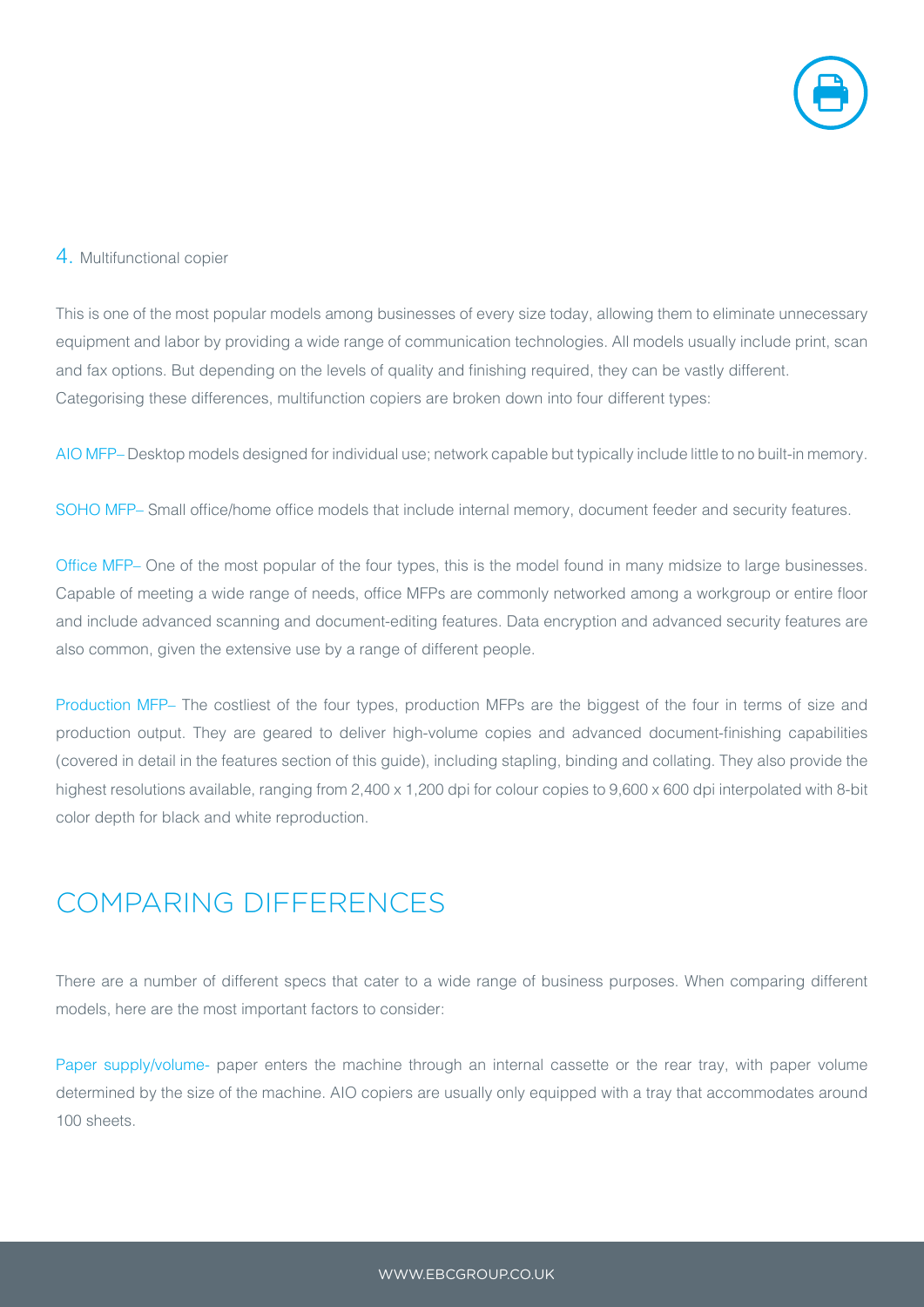

On the other end of the scale, a production MFP may accommodate a minimum of 100 to 500 sheets in the tray and up to 2,000 sheets in a number of internal cassettes. Most have one to three cassettes on average, with the first capable of the greatest volume (1,200 sheets is a common example) and all additional cassettes accommodating around 500 sheets. Remember, refilling a machine takes time, so the greater the volume the better.

Paper size- Similar to paper volume, paper size is determined by the size of the machine. AIO models typically only accommodate standard (8.5 x 11 inches) or legal size sheets (8.5 x 14 inches). Most other digital copiers accept a variety of paper sizes, including envelopes and other types of media such as 14-lb. bond cover stock. Media is loaded either through the rear tray or an adjustable cassette. Max sizes usually cap out at around 13 x 19 inches.

Print speed (PPM) and copy speed- Print speed and copy speed (also known as scanning speed) are listed separately, as many modern offices use the machine only for scanning purposes, storing the files internally or distributing them electronically. And there's a substantial difference between the two.

Print speeds range from 20 to 100 ppm, with "first copy out" times that are anywhere from 3.5 to 7.5 seconds after powering on the machine. Scanning speeds are often broken into two parts: simplex (for machines with a single scanner) and duplex (for those with double-sided scan capability). Simplex speeds average 120 scans per minute (spm) for both colour and black and white, with duplex scans capable of 220 spm.

Toner- Other than paper, toner is one of the most costly consumables when considering a digital copier. Of the two main types (color or monochrome), the black and white version is going to be cheaper as it requires only one toner cartridge.

Colour machines require four individual cartridges: black, cyan, yellow and magenta. In a colour machine, black toner cartridges typically yield about 50,000 pages and color cartridges yield about 30,000.

For those interested in "green" options, many major manufacturers, including Canon, offer recycling programs that reuse certain parts and recycle the remaining materials, often providing free return shipping via UPS for cartridges bearing the company's brand name. Additional details can be obtained through your machine's manufacturer or your individual dealer.

Memory- With the exception of all-in-one devices, most digital copiers now have some type of internal memory that allows them to retain a substantial number of documents and scans.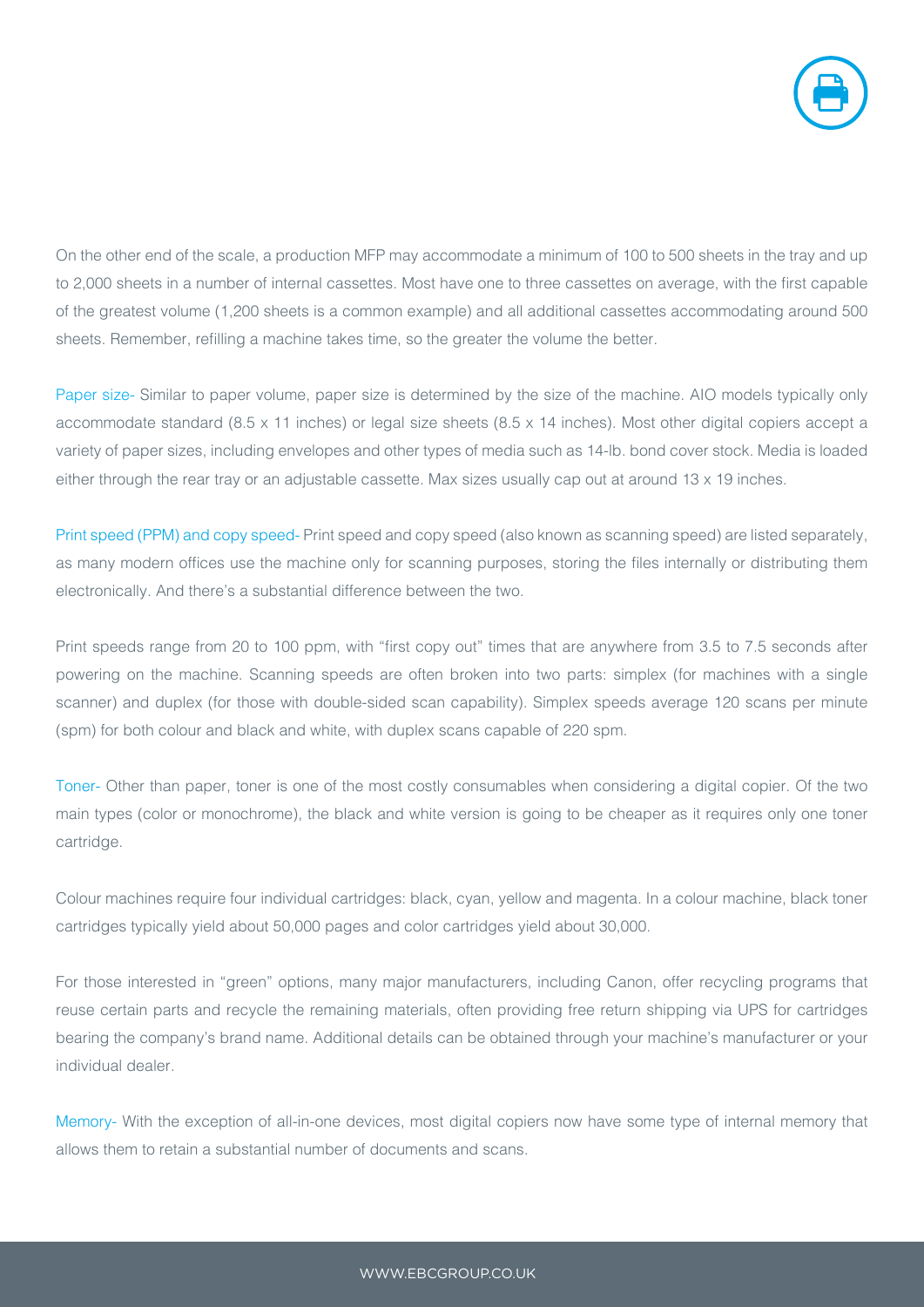

This efficiency feature enables an individual to quickly reproduce countless sets of documents or printouts without requiring the original document. Sometimes referred to as the "scan once/print many" feature, the size and detail of the original papers dictates how many documents can be stored.

A copier's internal drive is similar to any other computer hard drive. Your production requirements will determine the amount of internal memory you need. Depending on the size of the machine, memory (RAM) ranges between 256 MB on the low end to 1.5 GB on larger black-and-white MFPs. Memory capacity (hard drives) also varies based on size, with black and white models offering as little as 1.5 GB of storage space and colour models featuring 640 GB to 1 TB of hard drive storage.

### DIGITAL COPIER FEATURES

Every digital copier on the market includes a unique set of features geared toward its level of productivity. Many of these, such as email, scanning and fax, are standard. More specialised features, including duplexing and finishing options, are only available on the higher-end models.

Scanning/faxing/emailing– This feature has been shown to dramatically simplify distribution both internally and externally when networked within a workgroup. Most machines connect either through Ethernet or a high-speed USB 2.0 connection. Higher end models offer connectivity via Wi-Fi, enabling the quick printing or distribution of documents from almost any mobile device.

Document feeder– Sometimes known as an automatic document feeder (ADF), this device is mounted to the top of the machine and allows fast-batch scanning of large documents. Depending on the size of the machine, trays can hold from 75 to 110 sheets of paper. On a duplex-capable machine, the document feeder would also have the capability to scan both sides of a document.

Editing– Advanced machines allow basic editing of documents after they've been scanned and before distribution and printing. Common examples of editing features include the addition of page numbers, watermarks or date stamps. Most such features also allow image rotation to fit the selected paper stock as well as size reduction of originals to fit multiple pages on a single sheet.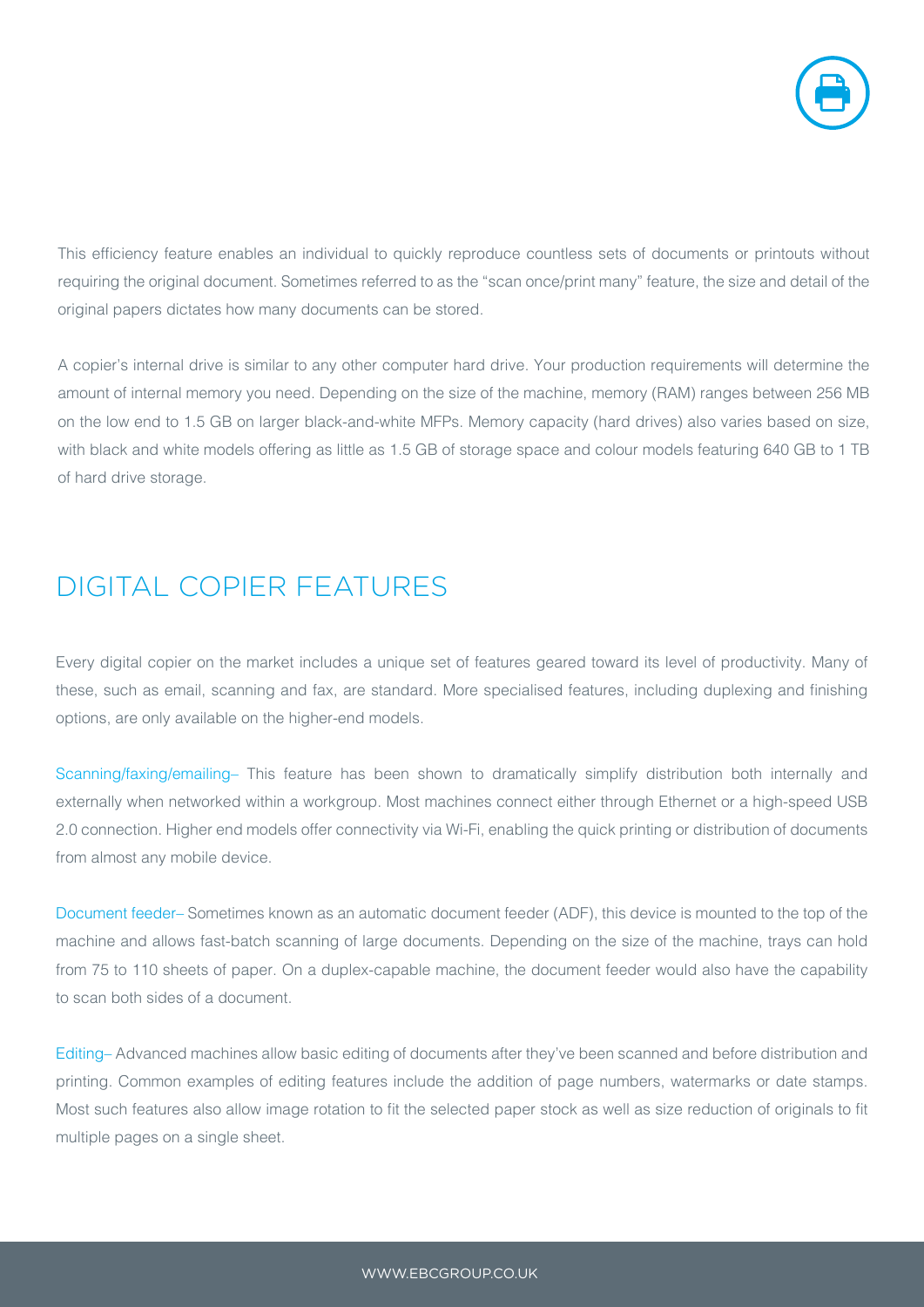

Digital copier interface– Many new models include touch-screen operation on a monitor that resembles an iPad. Featuring a clean layout and large graphic icons, a touch-screen interface simplifies editing and also provides full access to the system including economy printing, language options, moving or deleting pages, contextually based print options and menus, and a real-time preview of the document being printed.

Security– Advancements address everything from document protection to access control and may include overwrite protection for the hard drive, removable hard drives and lock print, as well as user code, card or even biometric authentication. As a networked device, the machine itself may be protected by data encryption, WPA support and a range of unique IP addresses.

Networking capabilities– As mentioned in the scan, fax and email section above, network solutions are some of the most popular features among workgroups that have mobile employees. Whether workers are on the road or simply traveling throughout a single location, networked digital copiers simplify printing and document management for everyone. Plus, with a dedicated print server and standard TCP/IP protocol, most networks can support a limitless number of devices and printers.

# ADVANCED COPIER FEATURES

Depending on the model you select, the features below may come built-in or can be added post-sale. If you think you may need one or more of the following in the future but don't want to make the investment up front, check about the possibility of upgrading the machine you're considering.

Account codes– Similar to security features, account codes are numeric indicators that allow employees to "bill" copies to a specific department or account. They're a type of user-group profile that can also be password protected.

Duplex copying– Duplex or doubled-sided copying allows printing on both sides of a sheet of paper. By reducing consumption, this feature is one way many businesses are making strides toward sustainable operation.

Wireless connection options– Designed to simplify printing while practically eliminating cables from an office environment, wireless connectivity allows users to print from or scan to any mobile device, including Apple, Android or Windows Phone devices.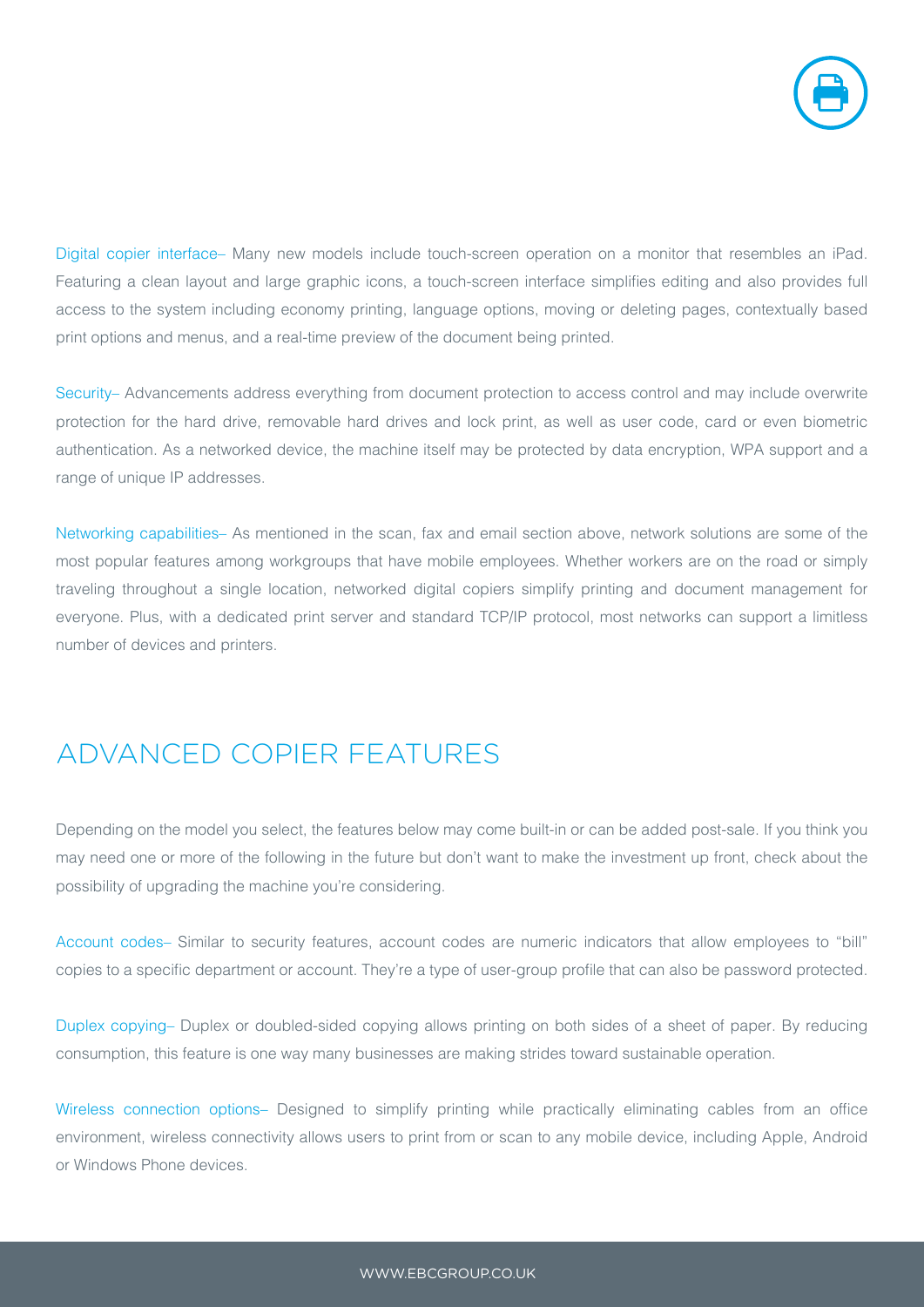

Full-bleed printing– Ideal for professional-looking pamphlets and brochures, full-bleed allows printing on the entire surface of the document, including the trim area, and is often found on production models. Also known as "borderless print," full-bleed printing allows you to print up to  $12 \times 18$  inches if the max copy size is  $11 \times 17$  inches.

Sorter, stapler and three-hole punch– A specialized aspect of finishing, sorters, staplers and a three-hole punch simplify the creation of booklets. These may be included on high-end models but are largely considered additional accessories by most vendors.

Transparency interleaving– Used widely within educational institutions and for business presentations, transparencies can be reproduced on a digital copier, leaving a sheet of paper in between each transparency to simplify distribution. Paper sheets can also be printed with the same text and image as the transparency.

Software such as eCopy, Uniflow and M-Files can turn your copiers and scanners into productivity machines that can instantly, easily and securely turn paper documents into manageable electronic documents and create automated workflows. Benefits include eliminating time consuming manual data entry such as invoices, reducing unnecessary paper waste and increasing security of confidential documents that are used in-house or sent to customers.

### MAINTENANCE AND SERVICE AGREEMENTS

The average digital copier service agreement encompasses toner, drums, and all parts, maintenance and repair essentially anything that isn't paper stock. These service agreements are designed to free up office staff and employees from having to worry about toner levels and the long-term performance of the machine. Unfortunately, "parts" has a unique definition for every dealer.

The cost is usually determined by whether you've purchased or leased your copier. Leases often include free service calls on all machines covered under the lease and are usually billed on a per-click fee. Copiers that have been purchased may be subject to additional fees.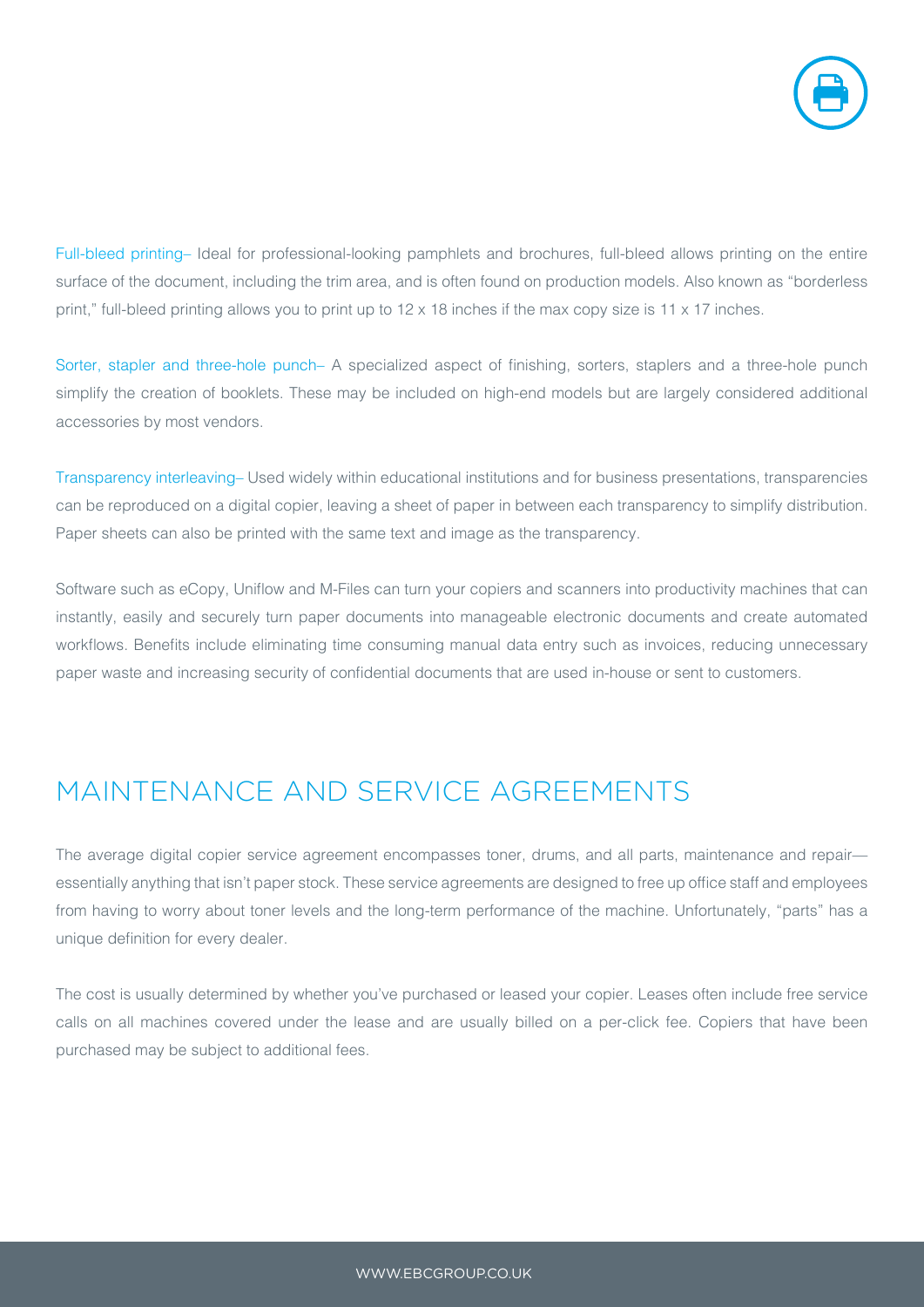

### WHY EBC GROUP?

Documents whether in paper or digital format are a vital part of businesses, yet most companies don't realise or account for how much time and money they spend on printing, print devices document workflows. EBC Group helps businesses take control of their print environment and save up to 30% of time and cost.

EBC Group can perform an initial audit and discovery to create a business specific document and print strategy designed around your businesses specific objectives. We will manage the project from inception, through to implementation and ongoing support and our relationships with manufacturers ensures the best technologies to your requirements. EBC Group's print solutions fall into 3 categories: Hardware Management, Print Service, Managed Print Services.

Hardware Management:

- Sourcing the right hardware for a business's requirements
- Strong partnerships with the leading hardware manufacturers
- Support thousands of different device models across their ranges
- Networking and monitoring of hardware

#### iSense print service:

- Automated monitoring of network devices
- Automated toner
- Automatic meter reads
- Automated consumables ordering
- Optimised service and supply chains
- Maintenance alerting

Managed Print Service:

- Conduct a review of your businesses current print environment, processes and workflows to discover where there may be inefficiencies in time or cost resource.
- Monitor manage and optimise your print input and output environment using our the tools available in our Print Management solutions portfolio.
- Provide a roadmap to reduce the number and types of printing devices and supplies in-line with the needs of your business.
- Reduce environmental impact through less printing and paper usage and consuming less energy.
- Provide mobile workers with an easy and secure way to print.
- Introduce Balanced Deployment enabling you to have control of output-related costs and assets. Improvement in output functions – scanning, storing and workflows.
- Provide network management and further integrations and hosting via EBC Group's Private Cloud solutions.